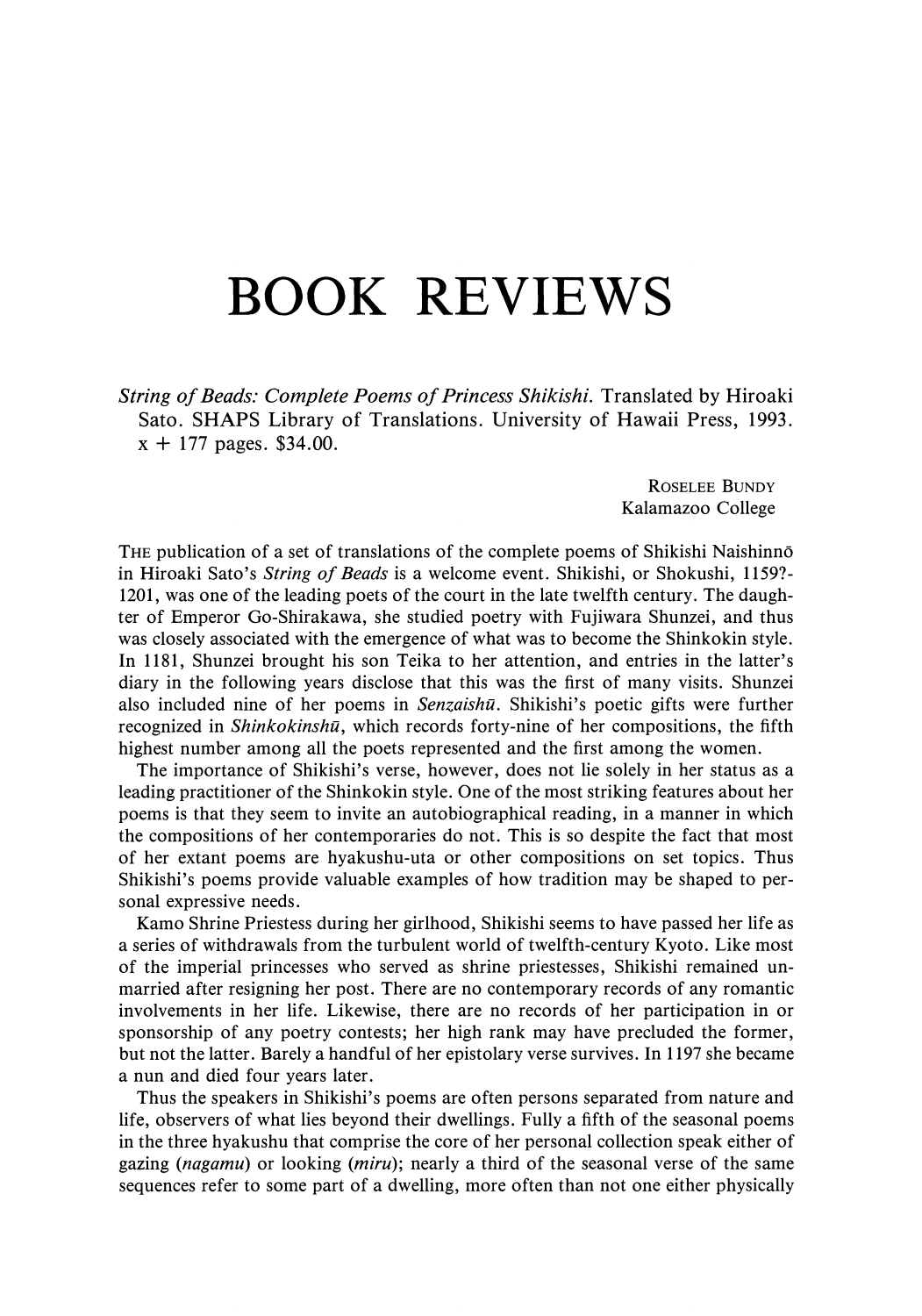or psychically distant from other people. In her love poetry, Shikishi favors the topic of shinobu koi, which explores a love uncommunicated to a beloved or concealed from others. What little we know of Shikishi's life readily suggests that her solitary speakers are self-portraits.

At the same time, the speakers of Shikishi's formal hyakushu poems also meet the requisites of topic compositions. Whatever Shikishi expresses of herself in her verse is thus always mediated by the anterior conditions of poetic tradition and the technique of allusive variations. In particular, the waka canon, *Genji Monogatari*, and Chinese verse provided her with the motif of the unloved woman dwelling in solitude, which so many of her poems explore.

Sato's Introduction explores a number of issues useful to the understanding of Shikishi's verse. Especially helpful is the biographical section that brings together the few and scattered sources of information about her life and provides as well a picture of the lives of the Kamo Shrine priestesses. Portions of the Introduction that give an overview of the hyakushu format, the prosody of tanka and someofits techniques, as well as the annotated listing at the end of the book of the major anthologies and tales, should prove particularly useful to the non-specialist reader. (But one small correction should be made in the Further Notes, I-5: Fujiwara Yoshitsune was Kanezane's son, not his brother.)

Readers, however, might have been further enlightened concerning the intent and poetic effects created through allusion (honkadori and honzetsu). It is useful to be reminded that ' ''the modern cult of originality'' is certainly modern' (p. 23), but one wishes to see as well some exploration of the uses to which the Shinkokin-period poets put the intertextuality of their compositions. The acceptance and systemization of the technique of allusion—Sato quotes Teika's rules and Shunzei's well-known statement concerning allusions to the *Genji*—are not merely practical responses to the inevitable similarity among poems composed in severely restricted circumstances.

In Shinkokin poetry, allusion actualizes the principle of 'old words, new conceptions', the writing of waka by re-using primarily the vocabulary of the *Sandaishū*. The technique brings about variously nuanced dialogues between honka/honzetsu and the new compositions that become part of the meaning of the latter. Honkadori is, on the one hand, a means of expressing *hon'i*, the timeless 'quintessence of things', a comprehension of which latter-day poets could acquire through immersion in the sensibilities of the poetic canon. On the other hand, temporality often re-asserts itself when poets thematize the very absence of a past whose traces their speakers seek. One particularly misses a further discussion of honkadori since Sato, in the notes to his translations, indicates Shikishi's myriad foundation poems and prose contexts.

It is for the translation, of course, that most readers will come to String of Beads. Only one other publication, Burton Watson's translation of Saigy6's verse, comes to mind as a comparably lengthy treatment of a single poet's compositions. Among his translations, Sato has even included the series of poems that Shikishi sent to Shunzei some monthsafter his wife's death. They appear neither in the Nihon Koten Bungaku Taikei nor in the Kokka Taikan texts of their respective personal collections. With their allusions to the *Genji*, these poems tell of a shaping of personal experiences and emotions as reprises of what has, once and for all, already been felt and said. They are important documents in the history of the relationship of the *Genji* to later waka. In addition, Sato has not attached extensive explanatory notes to the verse, so that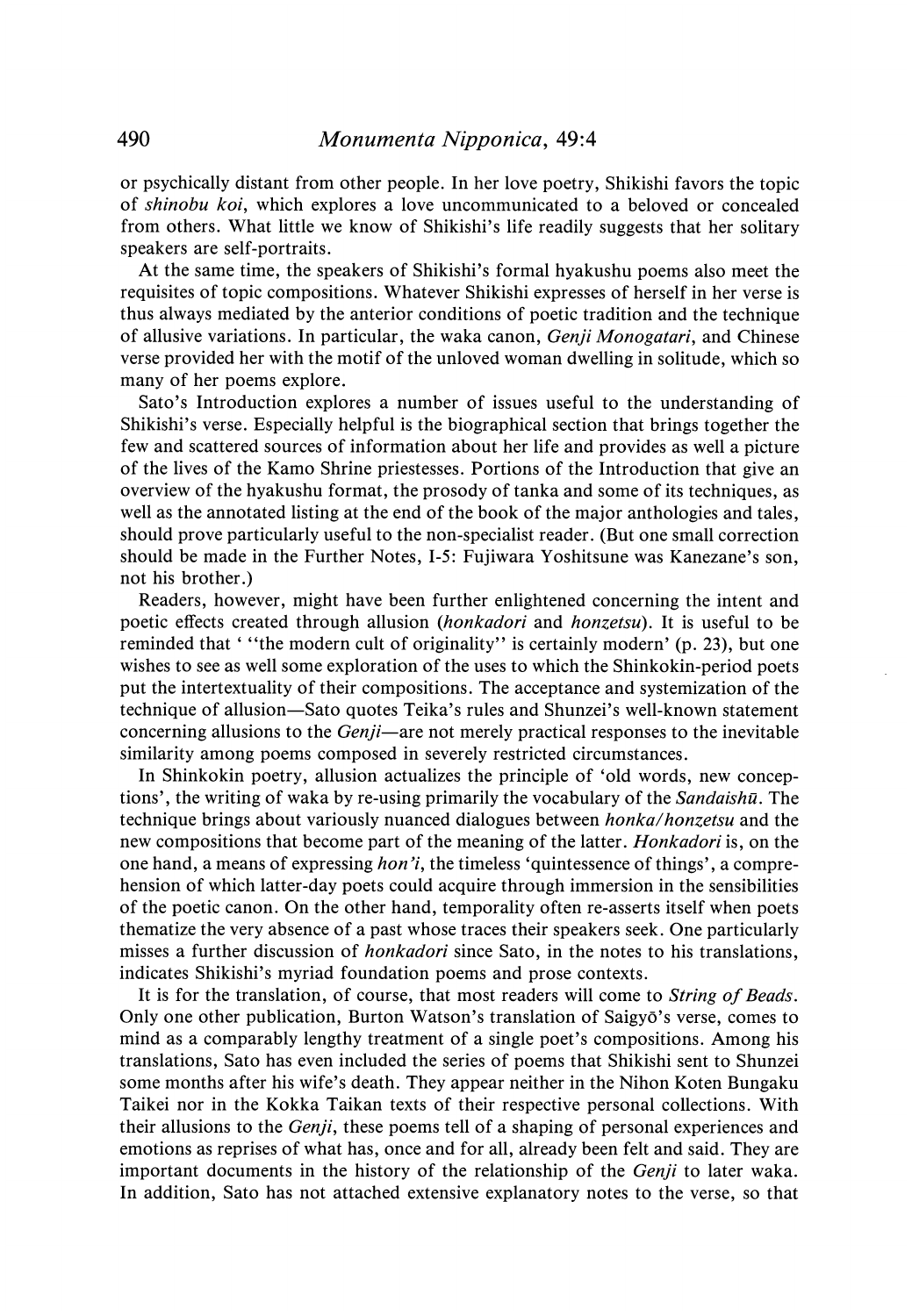readers experience his translations first and foremost as poetry, rather than occasions for exegesis.

More problematically, Sato has translated the poems, as has been his practice, as one-line verse in an effort to 'recreate the original format in translation' (p. 30). He argues here and in anearlier article in MN (42:3) that waka poets had no notion of poetic lines stacked one against another as in Western or even Chinese poetry, and concludes that the practice of 'automatically equating each syllabic unit with a ''line''' is without historical foundation (p. 26). Several questions remain, however. Can such a monolinear poetic form be transferred successfully into English or other Western languages, where it is essentially alien? Put another way, bearing in mind that all translations sacrifice much, what is sacrificed both of our readings of the translations as plausible poetry in English and of our experiences of the originals? Perhaps, greater efforts should be made to retain something as fundamental as the one-line form. But this form may be too spare and formless to serve effectively, save rarely, as a poem in English.

Compare the following poem and its translations that Sato quotes in his Introduction (p. 28). The first translation is Sato's, the second, Earl Miner's.

Tama no o yo taeneba taene nagaraeba shinoburu koto no yowari mo Zo suru

String of beads, if you must break, break; if you last longer, my endurance is sure to weaken

O cord of life!

Threading through the jewel of my soul,

If you will break, break now;

<sup>I</sup> shall weaken if this life continues,

Unable to bear such fearful strain.

Sato's translations here and throughout the volume take up roughly the same space as his rōmaji transcriptions and on the average comprise, as he notes, fewer syllables. His translations look like their originals on the pages. But this visual aesthetics is achieved only through the use of spare, unpadded translations. Too many words, and a 'line' would begin to look like a paragraph. Sato's translations add virtually no words to the originals and are remarkably faithful to their order of words and images.

In contrast, re-formatted without line breaks, Miner's translation would be a full type-line longer than Sato's. Part of the added length comes from his richer treatment of tama no o. The pivot of tama, meaning jewel or bead, with 'soul', which Sato does not bring out, becomes in Miner's version a metaphor expressive of delicate luminosity that suggests the fragility of the speaker's life. (It is true that Sato's 'string of beads' is more accurate than Miner's 'jewel'.) Likewise, the addition of 'now' in Miner's third line conveys the desperation of the speaker, who faces self-betrayal. As a metaphoric image for life, tama no o objectifies one part of the speaker's divided self. In her closing couplet, Shikishi sets up *shinoburu koto* as another. Paradoxically, the breaking of the one will forestall the weakening of the other. Sato's abstract noun 'endurance' nicely parallels 'string of beads', but Miner's expanded 'Unable to bear such fearful strain' underscores the physicality with which the speaker portrays parts of her psyche.

We should also briefly touch upon the issue of the cadences with which a poem unfolds. Admittedly, syllabic units and lines should not be simply equated. Nonetheless,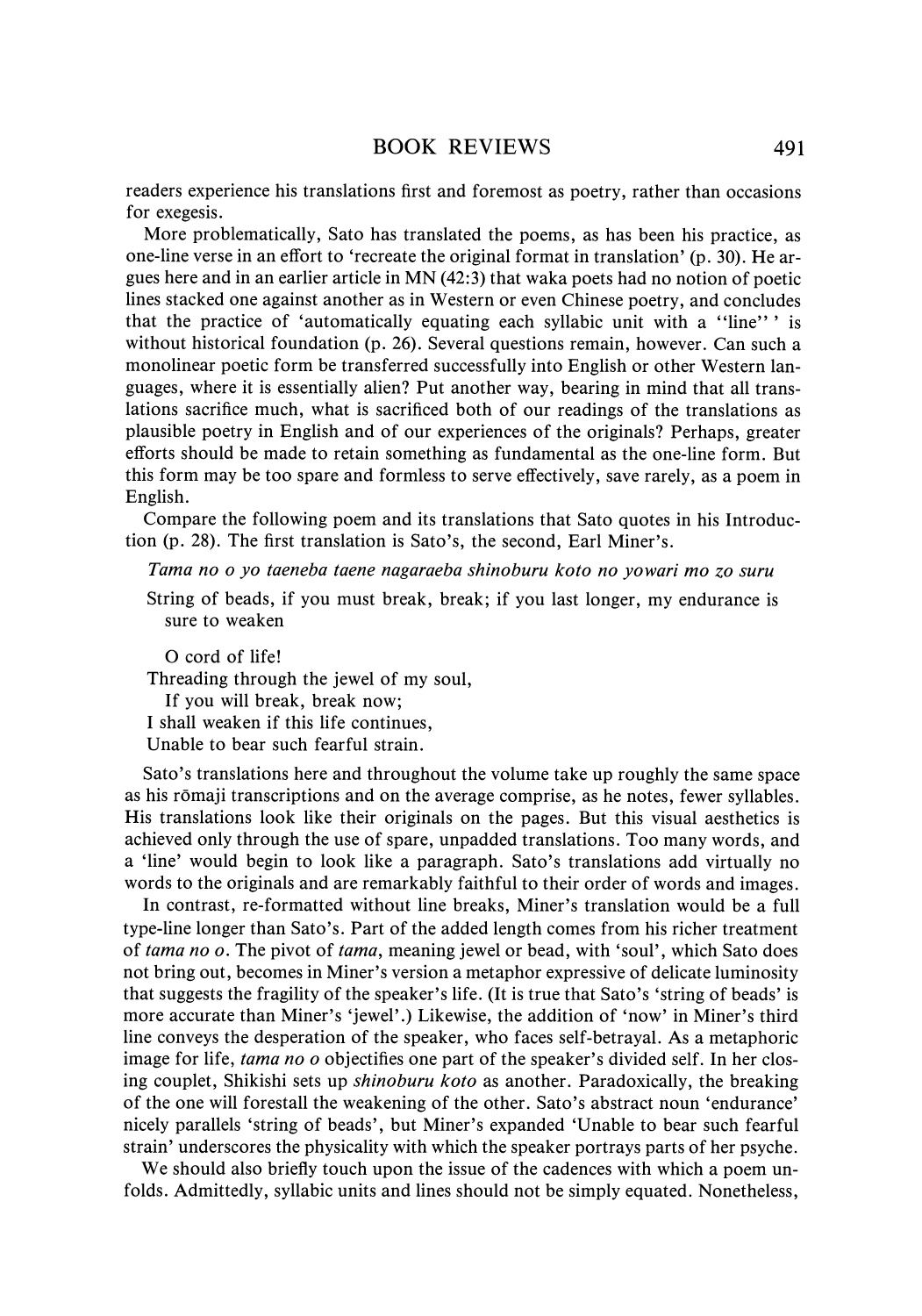in the absence of syllabic units in an English translation, the unfolding cadences one hears in the Japanese can perhaps be best mimicked through lineation. Further, poets of the Shinkokin period experimented widely with such devices as caesuras that broke the linear flow of a waka, juxtaposing image cluster with image cluster, expression of feelings with an image, or two or more conflicting emotions. Lineation forces greater attention on each of these units and allows the reader to see these juxtapositions in a way that monolinear translations do not. Take, for example, the following autumn poem, one of Shikishi's most characteristic and successful pieces (p. 85):

Kiri no ha mofumiwake gataku narinikeri kanarazu hito o matsu to wa nakeredo

Coming through paulownia leaves is now difficult, though I do not wait for someone necessarily

Shikishi's original has a strong caesura after narinikeri that divides the poem into statements of two conflicting emotional impulses. In the first half, the speaker—most likely a woman—is moved to a concern that the leaves blanketing her long-unvisited and neglected garden would be a nuisance to a caller. In the latter half, she attempts to deny that she awaits <sup>a</sup> visitor, but the equivocal mannerin which the denial is phrased discloses the impossibility of suppressing her feelings. The gap between feeling and its denial, marked in the poem by the strong third-line caesura, cannot be closed. Lineation, perhaps even into two lines, would visually leave that space open.

Sato's commitment to the monolinear form, its attendant brevity, and faithfulness to the word order of the original leads, at times, to somewhat puzzling renditions. For example, where the original is highly compressed and allusive, Sato chooses not to flesh out his translation to clarify its meaning. On p. 78:

Nakitomenu haru o uramuru uguisu no namida narurashi eda ni kakereru

Unable to stop them with cries, resenting spring: this a warbler's tear, clinging to a twig

As Sato notes, 'The first half of the poem.... can be understood only if one knows the poems alluded to or the idea behind them,' and his notes provide the *honka* that clarifies what 'them' in his translation refers to. This lack of comprehension is indeed what present-day students of waka experience, but Shikishi's contemporaries would have immediately recognized the allusion. It would be a shame if, in the service of easy comprehensibility, waka translations flattened out all stylistic experimentations. In this case, however, 'them' is already <sup>a</sup> word that has no equivalentin the original, and the reader's understanding might have been served by its replacement by the phrase 'the blossoms', drawn from the honka.

Elsewhere, on p. 44, a translation seems too literal and faithful to the original:

Mataretsuru hima shiramuran honobono to Saho no kawara ni chidori nakunari

As I wait, at every interval it grows white: faintly over Saho riverbed plovers call

Although literally meaning 'interval', hima of hima shiramuran in this poem indicates the manner in which the dawn sky lightens from the horizon. What interval refers to in the translation is not clear.

The terseness of the translations may also lead to some misunderstanding. For example, on p. 128: